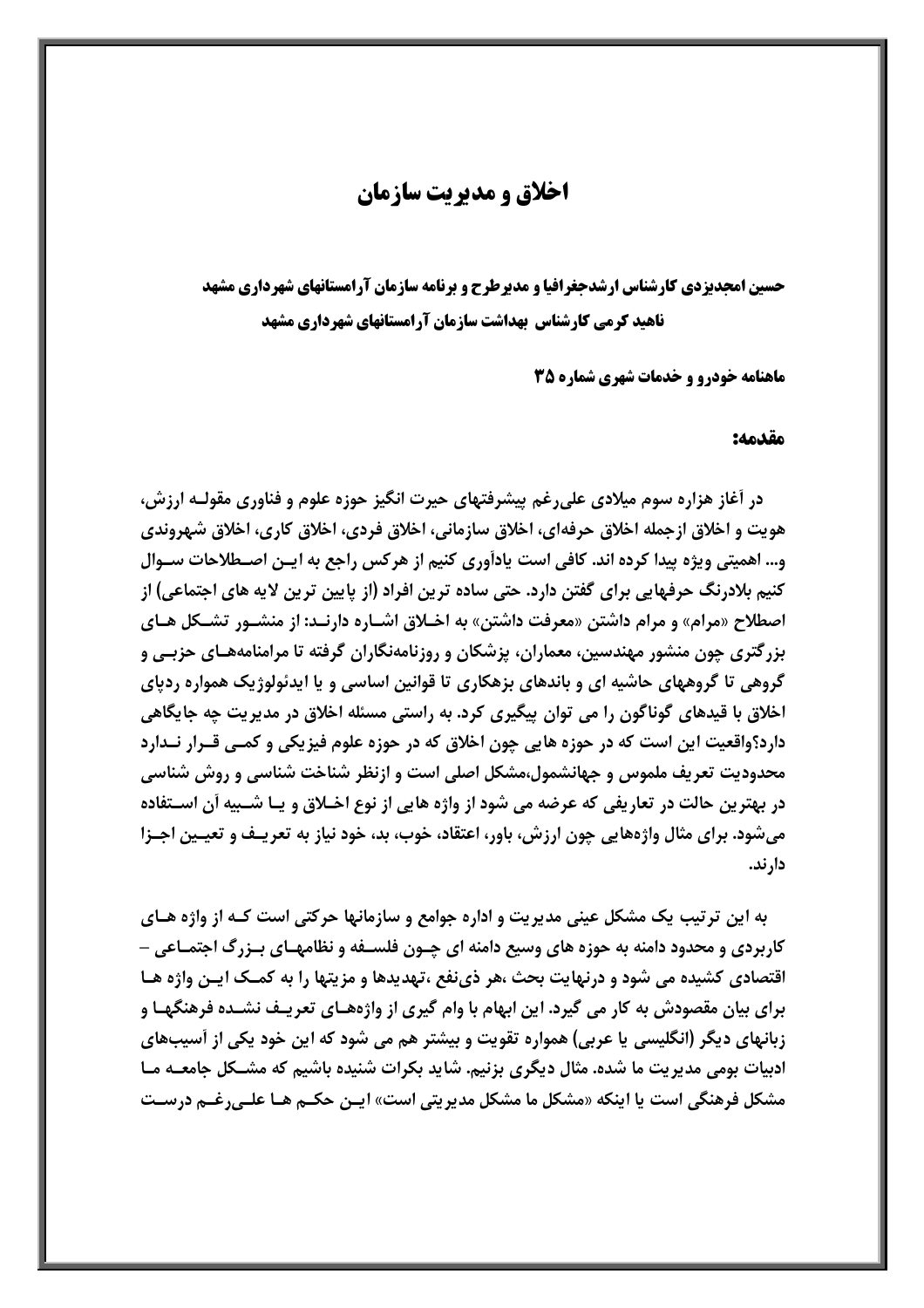بودنشان از یک دیدگاه انتقادی و روش شناسانه نشانه آن است که با موضوعی برخورد کرده ایم که هم طرح موضوع نامشخص و کلی است و هم راه حل مشخصی پیش روی نداریم. ازسوی دیگر اگـر این سوال را طرح کنیم که مشکل مدیریتی و یا فرهنگی را چگونـه بایـد حـل کنـیم در اکثـر مـوارد پاسخی عرضه نمی شود مثل این نمونه ها: به زمانی طولانی نیاز داریم تا اوضــاع درسـت شــود. بــه عبارت دیگر یعنی راه حلی روشن نداریم.

ولی امروزه، پیچیده تر شدن روزافزون سازمانها و افزایش میزان کارهای غیراخلاقی، غیرقانونی و غیرمسئولانه در محیطهای کاری توجه مدیران و صاحبنظران را به بحث اخلاق کار و مدیریت اخـلاق معطوف ساخته است. سازمانها با ایجاد یک برنامه مدیریت اخلاق می توانند اخلاقیات را در محـیط کار مدیریت کنند. برنامه های اخلاق به سازمـــــانها کمک می کنند تا بتواننـد در شـرایط آشـفته عملکرد اخلاقی خود را حفظ کننـــد. امروزه مدیریت اخلاق یکی از زمینه هــای علمــی مــدیریت بــه شمار می رود که دارای رویکردی برنامه ای و چندین ابزار عملی است.هـدف ایـن مقالـه کمـک بـه مــــــــدیران بـــــــــرای وارد شـــــــــدن بــــــــه ایـــــــــن بحــــــــث اســــــــت. « مدیریت اخلاق (ETHICS MANAGEMENT) عبارتست از شناسایی و اولویت بندی ارزشها بسرای هسدایت

رفتارها در سازمان»

## ضرورت اخلاق در مدیریت سازمان

مقوله اخلاق سازمانی در جوامع توسعه یافته طی یک ونیم قرن گذشته به عنوان بخشـی ازعلـم مدیریت به مرور نهادینه شده است. در شکل گیری اخلاق سازمانی سه دسته عوامل فردی، سازمانی و فراسازمانی دخیل هستند. عوامل فردی شامل اخلاق شخصی، خودشناسی و خود کنترلـی بعنــوان خمیر مایه اصلی زمینه های شکل گیری مدیریت اخلاقی در سازمان می باشد. عوامل سازمانی شامل ضوابط و مقررات سازمانی، فرهنگ سازمانی و ساختار سازمانی می باشـد کـه مـدیریت اخلاقـی را نهادی می کند. عوامل فراسازمانی شامل دولت، شرایط اقتصادی، محیط کـاری و محـیط هـای بـین المللی می باشد که موجب جهت گیری مدیریت اخلاقی شده و نهایتا مـدیریت اخلاقـی در سـازمان کاربردی و عملی می گردد. اعمال مدیریت اخلاقی در سازمان هـا نــه تنهـا نتــایج مســتقیم و درون سازمانی خوبی از جمله افزایش بهره وری، تقویت وجدان کار جمعی، تولیـد و نهـادی شـدن ارزش های اخلاقی جدید و تحول فرهنگ ســازمانی را بــه دنبــال دارد بلكــه از بركــات مــديريت اخلاقــی مسئولیت های اجتماعی سازمان که امروزه روی آن تاکید زیادی می شود از جمله شاخص های مهـم ارزیابی عملکرد سازمان ها محسوب می شود.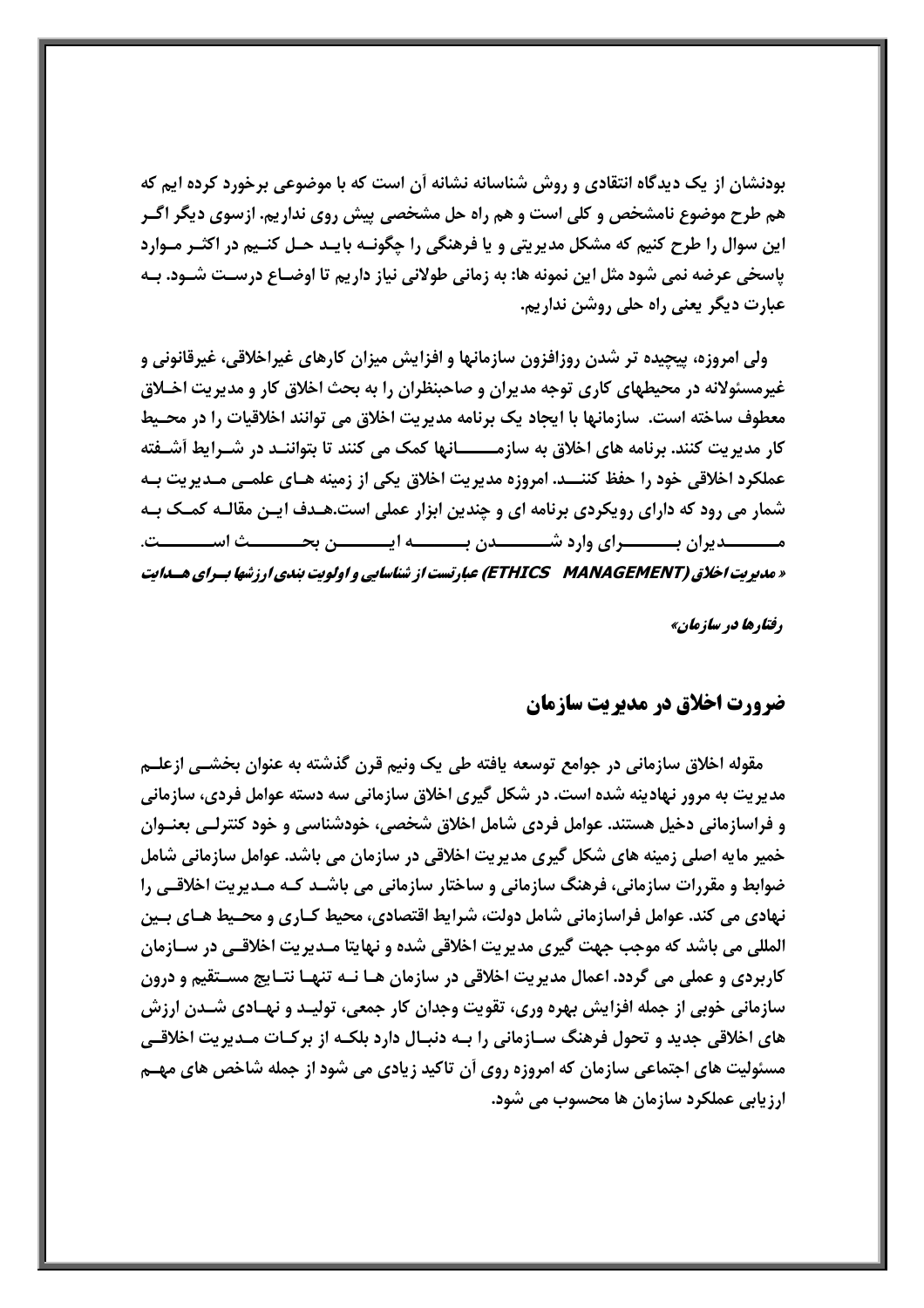مقوله اخلاق در ادبیات کسب و کار کشورهای توسعه یافته ناشی از اشباع نگرش فن - علم گرای یوزیتویستی غربی و نظام توزیع منافع است که طی یک ونیم قرن گذشته بـه کمبـود پیـاده سـازی اصول کمی و مکانیکی علم به طور عام و مدیریت به طور خاص تفسیر می شود. این کمبود ناشــی از نظام ارزیابی و اصلاح سامانه نظام مدیریت غربی و سامانه خود اصلاحی أن است نـه نفـی قــوانین پایه و نهادین شده. پس درجامعه ما که از پایه های قوی و ساختاری شدیدا اخلاقی و دینی برخوردار است این ضعف اخلاق درمدیریت نیست که منشا أسیب ها است برعکس ضعف ساختارهای علمـی مدیریت از قبیل ضعف اصول یایه و قوانین و مقررات، ضعف سیستم های نظارتی و ارزیابی است کـه در یک جامعه درحال گذار پرتحرک و تغییر در شرایطی دشوار نمودهای ضداخلاقی پیدا می کند و بـا نام فساد از آن یاد می کنیم.برای نمونه در شرایط انحصار تولید یک کـالا و انبـوه تقاضـا، اخـلاق و باورها چه مقدار می توانند منجر به عرضه کالای با کیفیت شوند؟ مشتری مـداری یکـی از خروجـی های شرایط رقابت پیشرفته است وگرنه جامعه ما بنیادا جامعه ای آرمان گرا و اخلاقـی و سرشـار از ایثارگری است. شمار افرادی که به دلایل و توجیهات اخلاقی و نیاز به کار بـه اسـتخدام شـرکتهای فامیلی و دولتی درآمده و یکی از دلایل ضعف کارشناسی و بهره وری است برهمین نقطه ضعف یعنی سامان نیافتن بنیادهای قانونی مدیریت بنا شده. تخصص، تجربه و ارتباط آن با اهداف سازمان و پـا بنگاه در جوامع درحال توسعه در مقابل ارتباطات و تعلقات سیاسی یا فامیلی سهمی ثــانوی دارنــد و این در اکثر تحقیقات محدود بومی ما نیز خود را نشان ًمی دهد. افراد با استناد به کاراتر بودن رابطه به جای جامعه قانونمند و خودکنترل، به دور باطل بی اخلاقی ادامه می دهند. توجیه نیز بـه کمکشــان می أیند وقتی می گویند: هر کاری با ارتباطات غیررسمی بهتر پیش می رود، دریافت پروژه یا امتیــاز تولید یا ساخت وساز و یا دسترسی به اطلاعات کسب وک|ر ازطریـق ارتباطـات عملـی تـر اسـت. انســــانهای معمــــولی کوچــــه و بــــازار زودتــــر از دانشــــگران بــــه کــــارایی ایــــن روش می رسند. کدام مدیر یا مقامی را می شناسیم که با سیل سفارش و درخواسـت شـغل در تنگناهـای اخلاقی فامیلی روبرو نشده باشد. در جوامع توسعه یافته قوانین و مقررات سازوکار اصلی و پایه است و نهادینه هم شده اما أنجا که قوانین و اصول پایه در تلاقی با شرایط خاص جوابگو نباشد تفسـیر و انطباق با معیار اخلاقی قاضی یا مدیر تصمیم گیر به حل مورد می پردازد. اگـر تعـداد مـوارد خـاص درحال فزونی باشد ضرورت بازنگری قوانین را نشان می دهد و در این فرایند است که طی دویسـت سال گذشته تداوم حضور اخلاق و ارزشهای انسانی در جوهره قوانین و مقررات حفظ شده است. در جوامع درحال توسعه به دلیل انفجار جمعیت، تغییرات چنان شدید و انبـوه هسـتند کـه بـه ســرعت قوانین و مقررات را کم اعتبار و غیرپاسخگو می سازند. همـین تغییـرات و جابجـایی هـای شـدید، اطلاعات و داده های ناقص گذشته را که ابزار برنامه ریزی و ساماندهی هستند بی اعتبار می سازند. از أنجايي كه مديريت، فن اداره يک تشکيلات و سازمان است و اداره و هـدايت امکانــات مــادي و انسانی، ریزه کاریها ولطافتهای بسیاری را می طلبد، نقش اخلاقی مدیر در گرو نگاهداشتن شورها و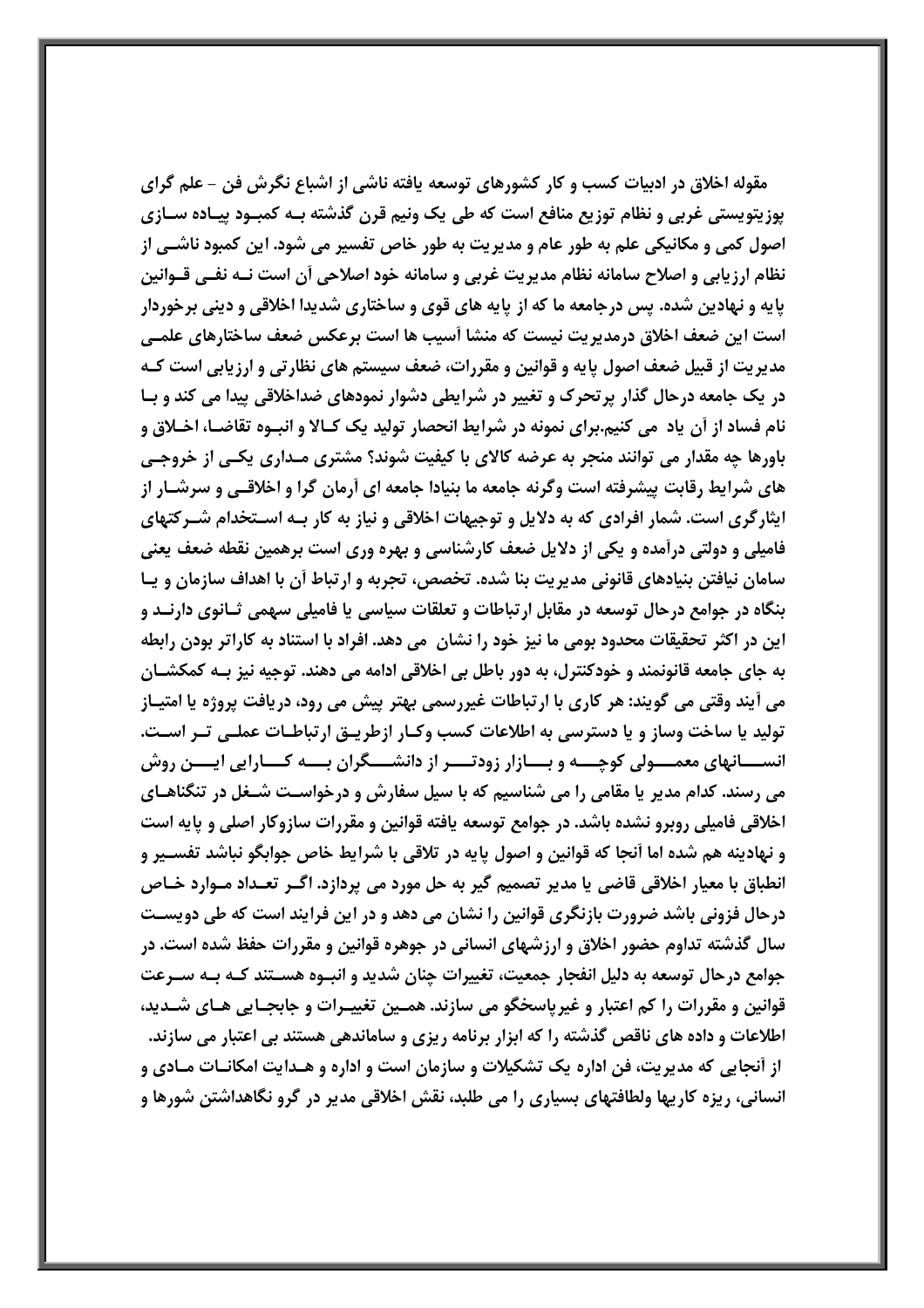برانگیختن ِ انگیزه ها و در انسجام واحدها و سرعت بخشیدن به امور ســازمانی جهــت رســیدن بــه نتایج مطلوب امری انکار نایذیر و حائز اهمیت فراوان در اداره بهینه سازمان است. *قرآن کریم یکسی* از عوامل موفقیت بیامبر اکرم (ص) را در مدیریت، اخلاق نیک می دانــد و در ســوره آل عمــران آپــه ۱۵۹ می فرماید:«حسن اخلاق و مهربانی تو با مردم رحمتی است از جانـب خداونـدو اگـر تنـدخو و سخت دل بودی مردم از اطراف تو پراکنده می شدند.»

چه بسیارند مدیرانی که با داشتن خصوصیاتی همانند قاطعیت، تخصص، قدرت و آگاهیهـای لازم در سطحي بالا قرارداشته اند ولي به خاطر عدم رعايت مسائل اخلاقي درحوزه مديريت موفقيت مطلوب را کسب نکرده و در نتیجه با ناکامی روبرو شده اند.

مدیریت اخلاق در محیط کار منافع بسیار زیادی برای رهبران و مدیران دارد؛ اعم از منافع عملکردی و منافع اخلاقی. این مطلب بخصوص در عصر حاضر که مدیران با ارزشهای بسیار متنوعی در محیط کار سروکار دارند صادق است.

برای ورود به بحث مدیریت اخلاق ابتدا باید اخلاق را تعریف کنیم. اخلاق، بـه طـور سـاده و خلاصـه، شامل شناخت صحیح از ناصحیح است. تشخیص درسـت از غلـط همیشـه سـاده نیسـت. بسـیاری ازدانشمندان علم اخلاق ادعا می کنند که باتوجه به اصول اخلاقی در مقام عمـل همیشـه یـک راهکـار درست وجود دارد و برخی دیگر معتقدند کـه راهکـار درسـت بسـتگی بـه موقعیـت و شــرایط دارد و تشخیص اینکه کدام راهکار درست است درنهایت به عهده خود فرد است.

يس : اخلاق کار (BUSINESS ETHICS) نیز از دیدگاه افراد مختلف معانی متفاوتی دارد. امـا عمومـاً آن را شـناخت درست از نادرست در محیط کار و آنگاه انجام درست و ترک نادرست می دانند.

اخلاق کار به عنوان یکی از زمینه های دانش مدیریت به شمار می رود؛ مخصوصاً از زمـان تولـد نهضت مسئولیت اجتماعی در دهه ۱۹۶۰،در این دهه نهضتها و جنبشهای أگـاهی بخــش اجتمـاعی توقعات مردم را از شرکتها بالا برد. مردم به این عقیده رسیده بودند کـه شـرکتها بایـد از امکانــات وسیع مالی و نفوذ اجتماعی خود برای رفع مشکلات اجتماعی نظیر فقر، خشونت، حفاظـت از محـیط زیست، تساوی حقوق، بهداشت و سلامت همگانی و بهبود وضع آموزش استفاده کننـد. بسـیاری از مردم ادعا می کردند که چون شرکتها با استفاده از منابع کشور به سود دست می پابند لذا به کشـور مدیون بوده و برای بهبود وضع اجتماع باید کوشش کنند. بسـیاری از محققـان، مـدیران و مـدارس بازرگانی این تغییر و تحولات را درک کرده و لذا در برنامه ریزیهای خود و نیز درعمل کلمه ذینفعـان (STAKEHOLDERS) را که شامل جامعه ای وسـیع تـر اعـم از کارمنـدان، مشـتریان و تـامین كنندگان می شود جایگزین كلمه سهامداران (STOCKHOLDERS) كرده اند.

اخلاق کــار همــانند دیگر رشته ها و زمینه های مدیریت به دنبال یک نیـاز بـه وجـود آمـد. بـا پیچیده تر و پوپاتر شدن تجارت، سازمانها فهمیدند که به راهنمائیهایی جهت انجام کارهای صحیح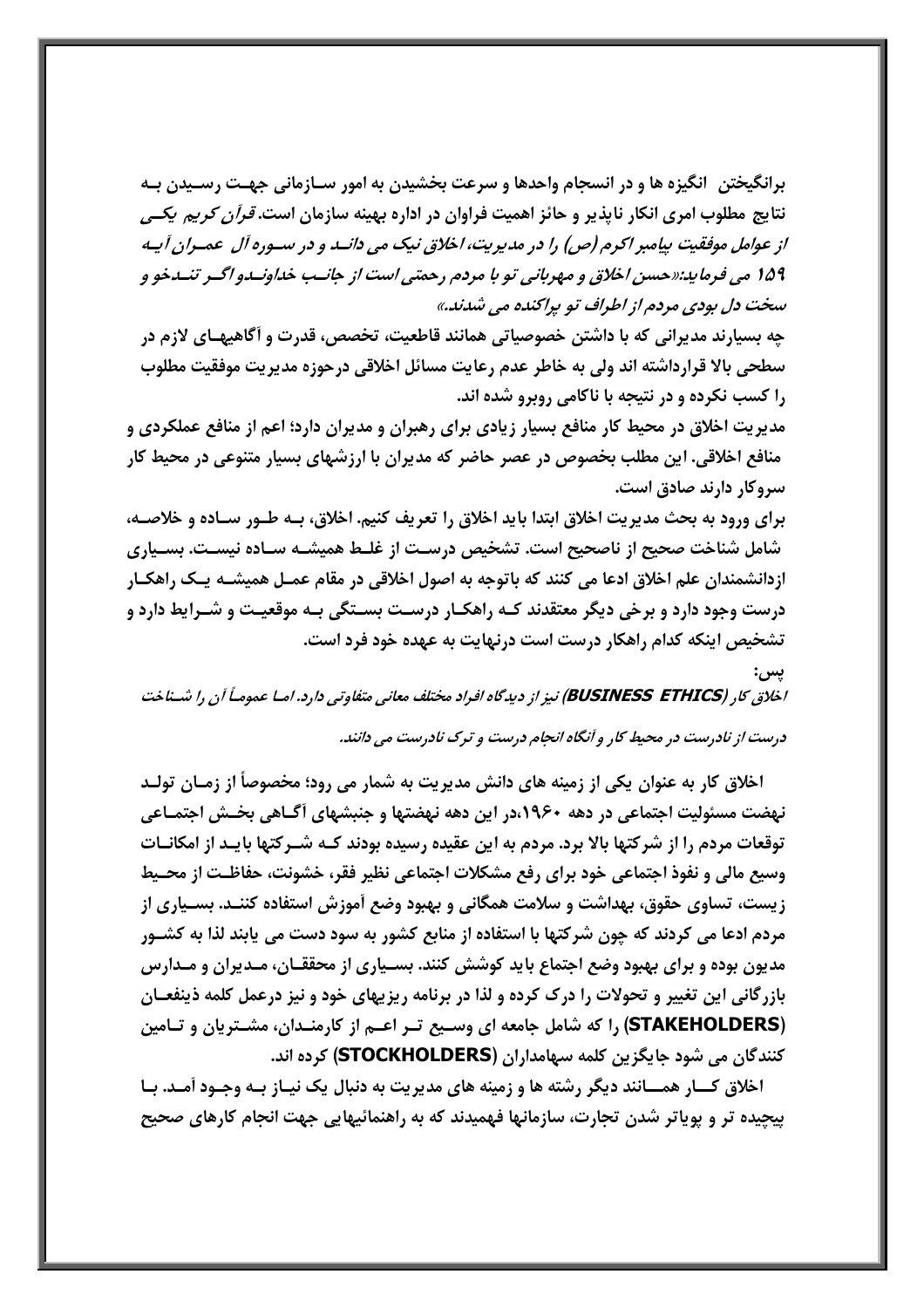(ازنظر اخلاقی) و پرهیز از کارهای غلط و مضر برای دیگـران نیـاز دارنـد و لـذا اخـلاق کـار متولـد شد.امروزه ۹۰ درصد مدارس بازرگانی آموزشهایی در زمینه اخلاق کار بـه دانشــجویان خــود ارائــه می دهند.

## اخلاق کار ازدیدگاه اسلامی:

درباره اخلاق کاردیدگاههای مختلف و نظریه های گوناگونی وجود دارد که ازجمله أنها می توان به مطالب فلسفي، منتخباتي ،موردپژوهي، تمركز بر مسئوليت اجتماعي و...ذكركرد.ولـي ايـن مقولـه از دیدگاه اسلامی بدین گونه مطرح می شود:

اخلاقیات و اصول اخلاقی از جمله مباحثی است که بهکارگیری آن در جامعه مورد تاکید اسلام است بهطوری که پیامبر اسلام (ص) هدف از رسالت خویش را به کمال رسـاندن مکـارم اخلاقــی معرفــی کرده اند. از این رو اخلاقیات به عنوان مجموعه ای از ارزشها، باید ها و نبایدها می تواند نقش مهمی را در مدیریت اثر بخش سازمانها ایفا کند. انضباط کاری ، مهرورزی ، دادورزی، معاشـرت سـازنده ، مشاوره،تواضع، وفای به عهد، خدمتگزاری، مدارا از جمله شیوه های مطلـوب اخلاقـی مـورد تاکیـد اسلام در مديريت سازمانها محسوب مي شود كه جهت تحقق آنها تدوين منشور اخلاقيات و عملـي ساختن آن در سازمانها ضروری است. در این راستا با ایجاد ضمانتهای اجرایی و نهادینه کردن رفتار

> اخلاقی در سازمان می توان اخلاقیات و اصول اخلاقــی را در ســازمان تقویــت کــرد کــه در صــورت تحقــق ایــن امــر کــاهش تبعــیض، بی عدالتی ، نارضایتی، افزایش روحیه \_سازمانی و تعهـد کارکنــان از **یکسو، رشد و تعالی انسانها ، بالندگی سازمانها و پیشرفت حامعـه را** از سوي ديگر موجب خواهد شد.



## **برنامه های مدیریت اخلاق**

سازمانها با ایجاد یک برنامه مدیریت اخلاق می توانند اخلاقیات را در محیط کار مدیریت کنند. یکسی از اهسداف اسـاسی برنامه هـای مـدیریت اخـلاق ایجـاد تعـادل بـین ارزشــهای رقیـب ( COMETING VALUES) است. یک بــــرنــــامــــه اخـلاق از ارزشــها، خـط مشــی هـا و فعالیتهایی که بر شایستگی رفتارهای سازمانی اثـــر مـــی گذارد تشــکیل مــی شــود. برنامــه هــای اخلاق می توانند شامل آموزشها و ارزیابیهای وسیعی باشند.

فواید مدیریت اخلاق در محیط کار: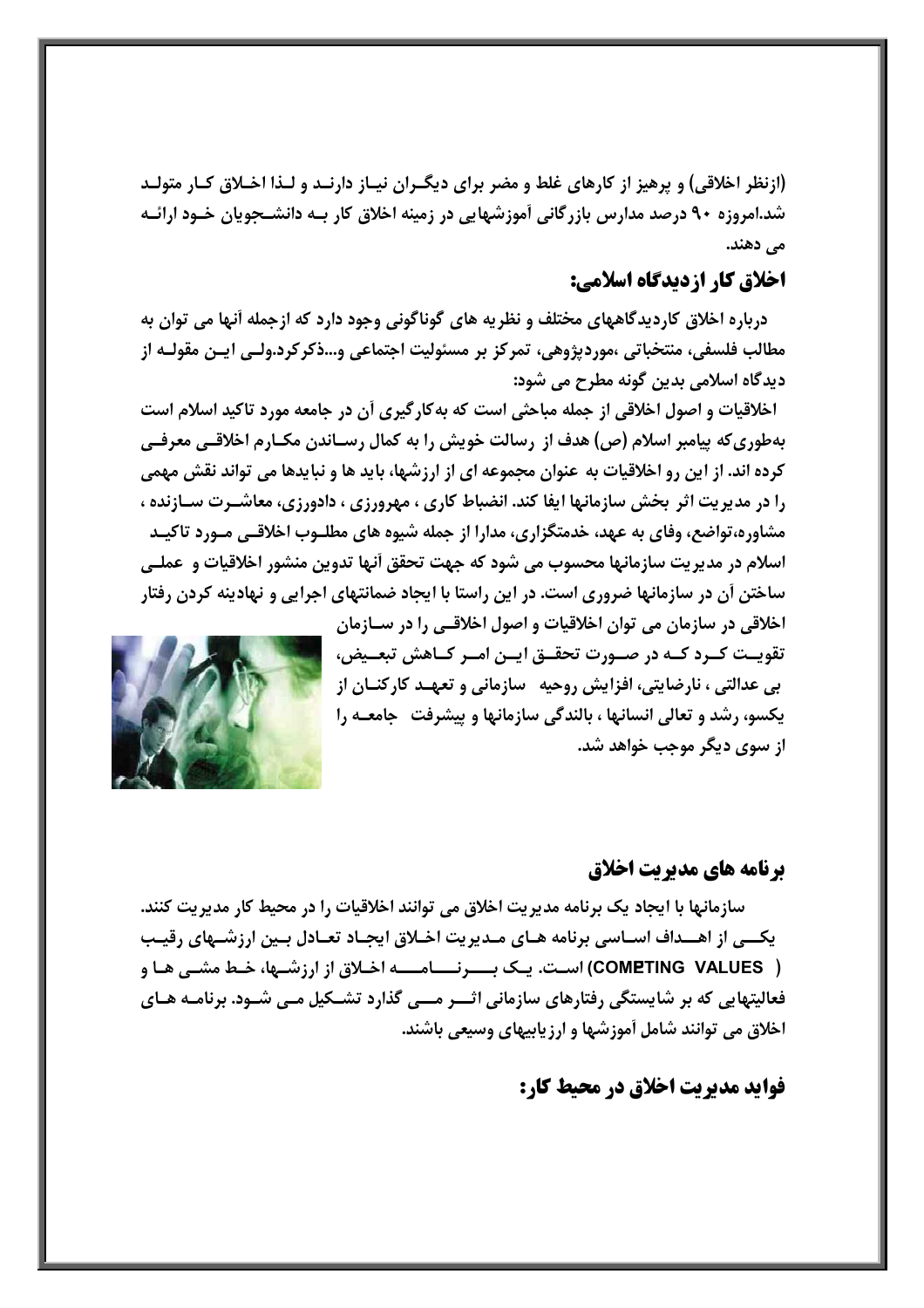١ - توجه به اخلاق كار بـه بهبـود اساسـي اوضــاع برخـي جوامـع انجاميـده اســت. ۲ - برنامه های اخلاق باعث می شود که در شرایط أشفته، سازمان عملک رد اخلاقیی خود ,ا حفظ کند.

۳ - برنامه های اخلاق باعـث شـكل گیـری كــارهــای گروهـی قـوی و افـزایش **بهره وری می شود.** 

برنامه های اخلاق رفتارهای کارکنان را با ارزشهایی که به نظر رهبران سازمان در اولویت قــرار دارند هماهنگ می کند. معمـولاً ســازمانها تنــاقض أشــکاری بــین ارزشــهای تــرجیح داده شــده و ارزشهایی می بینند که توسط رفتار کارکنان در محیط کار منعکس می شود. توجه و بحث و گفتگوی مداوم درباره ارزشها باعث افزایش روحیه کارگروهی، صداقت و صراحت در محیط کـــار مـــی شود. کارکنان احساس ً می کنند که بین ارزشهای آنان و ارزشهای موردنظر سازمان همخوانی و هماهنگی وجود دارد لذا با انگیزه و عملکرد قوی کار می کنند

۴ - برنامه های اخلاق باعث رشد و بالندگی کارکنان می شود. ۵ - برنامه های اخلاق ما را از قانــونی بودن خط مشی های سازمان مطمئن می کند. ۶ - برنامه های اخلاق باعث جلوگیری از عمل مجرمانه اهمال می شود.

برنامه های اخلاق درپسی کشف مـوارد غیــــراخــلاقـی و قانون شکنی ها اسـت تـا ایـن قـانون شکنی ها گزارش داده شوند. هنگامی که سازمان از وقوع یک قــانون شــکنی آگــاه اسـت و آن را بــه مقامات مربوط گزارش نمی کند مرتکب جرم «اهمال» شده است که در قانون بـرای آن جریمـه هـای کاهش جریمه ها می شود

۷ - برنامه های اخلاق به مدیریت ارزشهای مطرح در مدیریت کیفیت، برنامـه ریـزی استراتژیک و مدیریت تنوع کمک می کند.

۸ - برنامه های اخلاق به ایجاد تصویری مثبت از سازمان در نزد مردم کمک می کند.

## فواید برنامه های مدیریت اخلاق

نقشهای سازمانی برای مدیریت اخلاق ایجاد می کند. برنامه ای برای ارزیابی جاری نیازمندیهای اخلاقی تدوین می کند. ارزشهای عملیاتی و رفتارهای موردنیاز را ایجاد می کند.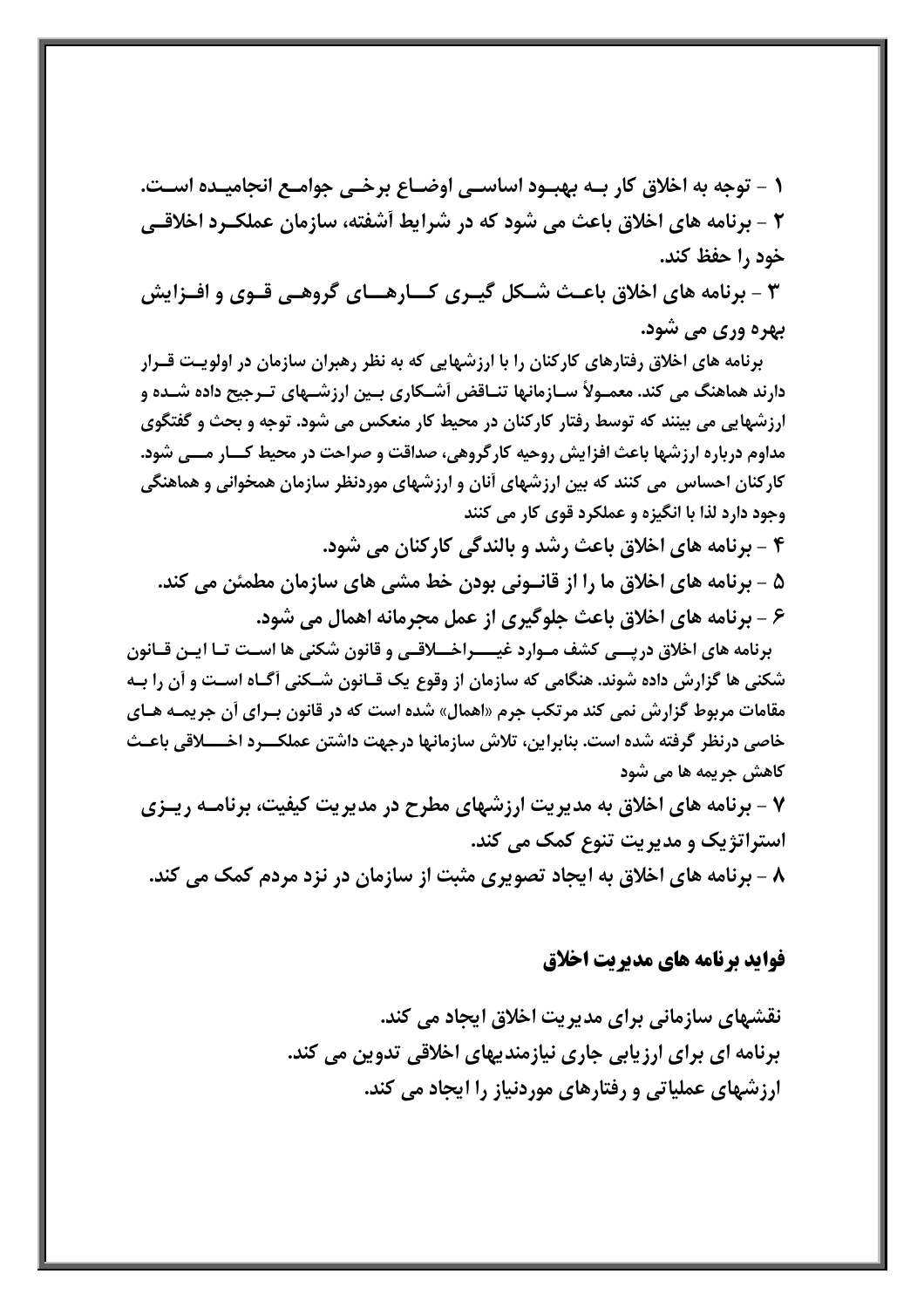رفتارهای سازمانی را با ارزشهای عملیاتی هماهنگ می سازد. أگاهي و حساسيت نسبت بــه مسائل اخلاقي به وجود مي آورد. دستــــورالعملهــــاي اخلاقــــي را وارد تصميم گيريها مي كند. مكانيسم هايي را ايجاد مي كند تا معضلات اخلاقي حل و فصل شوند. ارزیابی جاری را تسهیل و باتوجه به برنامه آن را روزآمد می کند. کمک می کند بتوانیم کارکنان را متقاعد کنیم که توجه به اخلاقیات تنها یک عکس العمل بدون تفکر و تعمق نیست که برای خلاصی از گرفتاری یا بهبود تصور عمومی انجام شود.

#### سازوکارهای عملی ساختن منشور اخلاقیات در سازمان

بهمنظور تشویق رفتارهای اخلاقـی در سـازمان و ممانعـت از رفتارهـای غیـر اخلاقـی بایـد از محرکهای موجود ترغیب، تقویت وتنبیه در سازمان استفاده کرد.

لازم به ذکر است که سازمانها با استفاده از بیانیه ماموریت می تواننـد ارزشــهای اخلاقــی مــورد انتظار از کارکنان را تعریف و مشخص کنند -سازمانها باید سازوکارهایی را پیش بینـی کننـد کـه از طریق أن کارکنان بتوانند رفتارهای غیر اخلاقی را افشـا کننـد. بنـابراین سـازمانها بـا بـه رســمیت شناختن افشاگری در سازمان و تشویق آن می توانند گام موثری را در جهت کاهش رفتارهای غیـر اخلاقی بردارند.هم چنین ایجاد کمیته رسمی اخلاقیات در سازمان نیز می تواند یکی از سـازوکارهای عملی ساختن منشور اخلاقیات در سازمانها محسوب می شود.

رویکردهای ساختاری و هنجاری و استفاده از هر کدام در جای خود ً می توانـد نقـش مهمـی را در اجرای اخلاقیات در سازمانها ایفا نماید. لازم به ذکر است که رویکرد ساختاری به منظور حمایـت از هنجارهای اخلاقی بر قوانین و مقررات تاکید می کند. در حالی که رویکرد هنجاری در صدد ایجاد یک نظام اخلاقی در سازمان است و میکوشد تا با فراتر رفتن از محـدودیت هـای رویکـرد سـاختاری، فرهنگی را ایجاد کند که مشوق رفتار اخلاقی در سازمان باشد. بنابراین رویکرد ساختاری بـا ایجـاد ضمانتهای اجرایی و رویکرد هنجاری با نهادینه کردن نظام اخلاقی در فرهنـگ ســازمان مــی توانــد نقش قابل توجهي در اجرا و عملي ساختن اخلاقيات ايفا كند

## نقشها و مسئولیتهای کلیدی در مدیریت اخلاق

مدیرعامل سازمان باید کاملاً حامی برنامه باشد: اگر مـدیرعامل کـاملاً پشـتیبان برنامـه نباشـد، کارکنان متوجه می شوند و این دورویی آشکار ممکن است چنان بدبینی ای ایجاد کند کـه وضـعیت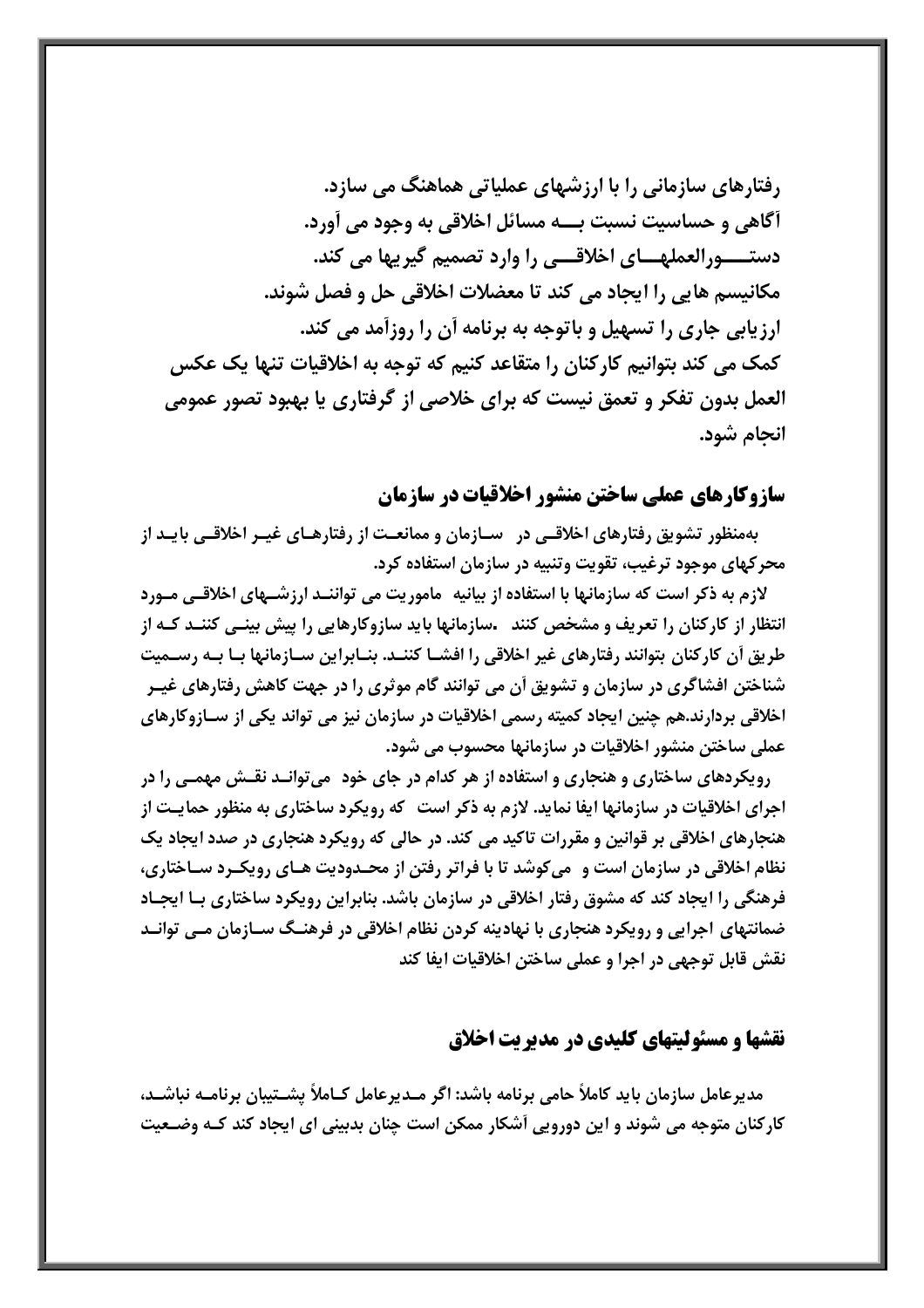سازمان بدتر از حالتی شود که هیچ برنامه اخلاقی رسمی ای وجود نداشت. بنابراین، مدیرعامل بایـد برای تدوین و اجرای برنامه تلاش کند و مهمتر اینکه باید دائمأ دغدغه این را داشـته باشـد کـه بـا منشی اخلاقی سازمان را رهبری کند و اگر هم اشتباهی رخ داد آن را بیذیرد.

- ایجاد یک کمیته اخلاق در سطح هیئت: وظیفه این کمیته نظـارت بـر پیشـرفت و اجـرای برنامـه مديريت اخلاق است.

- ايجاد يک کميته مديريت اخلاق: وظيفه اين کميته اجرا و اداره برنامه مديريت اخلاق، آموزش خـط مشي ها و رويه هاي اخلاقي و حل معضلات اخلاقي است. اين كميته بايد از افراد رده بالاي ســازمان تشكيل شده باشد.

– انتصاب یک متصدی اخلاق: متصدی اخلاق معمولاً آموزشهای لازم درباره موضوعهای اخلاقــی در محيط كار مخصوصاً حل معضلات اخلاقي را مي بيند.

– تعیین یک مأمور ویژه: وظیفه مأمور ویژه هماهنگ کردن پیشرفت خط مشی ها و رویه ها به منظور نهادینه کردن ارزشهای اخلاقی در محیط کار است. این شـخص مسـئول مسـتقیم حـل معضـلات اخلاقي به وسيلــه تفسيــــر خط مشي ها و رويه ها است.

به یاد داشته باشید که با وجود همه این پستها، مسئولیت نهایی مدیریت برنامه اخلاق باید برعهـده یک نفر باشد.

ابزارهای اخلاقی: ابزارهای اخلاقی عبارتند از کدهای اخلاق، کدهای رفتار، خط مشی ها و رویـه هـا، روشهای حل معضلات اخلاقی و آموزش.

کد اخلاق: کد اخلاق شامل مجموعه ارزشهایی است که نسبت به دیگـر ارزشـها بـرای سـازمان در اولویت تشخیص داده شده است و باید توسط کارکنان و مدیران پیـروی شـوند. ارزشــهایی چـون صداقت، درستي، عمل به وعده، وفاداري، احترام، استقلال، حفظ اسرار، متانت، ادب، مدارا، ايمــان و اعتقاد، پاسخگویی، کمال جویی، دلسوزی، ملاحظه دیگران را کردن، کمک، تقسیم منافع، مهربـانی، عدالت و انصاف، بي طرفي، ثبات رأي، پايبندي به قانون، خدمت به اجتماع و... .

کد رفتار شامل رفتارهایی است که مطلوب سازمان است و باید در محیط کار انجام شوند. کد رفتار می تواند شامل موارد زیر باشد: نوع پوشش کارکنان در محیط کـار، عـدم اسـتفاده از موادمخـدر، پیروی از دستورات مافوق، عدم قبول رشوه، عدم استفاده ازاموال سازمان بـرای مصـارف شخصـی، گزارش دادن اعمال غیرقانونی، حفظ اسرار سازمان، عدم تبعیض نژادی یا جنسی، پیروی از قــوانین و مقررات و... .

کد رفتار با توجه به ارزشهای مذکور در کد اخلاق تدوین می شود.

در ایران نیز برخی سازمانها با پی بردن به اهمیت مدیریت اخلاق به تدوین کدهای اخلاق و رفتار یرداخته اند. که بعنوان مثال منشور اخلاقی و رفتار فردی یکی از شرکتها عبارتست از: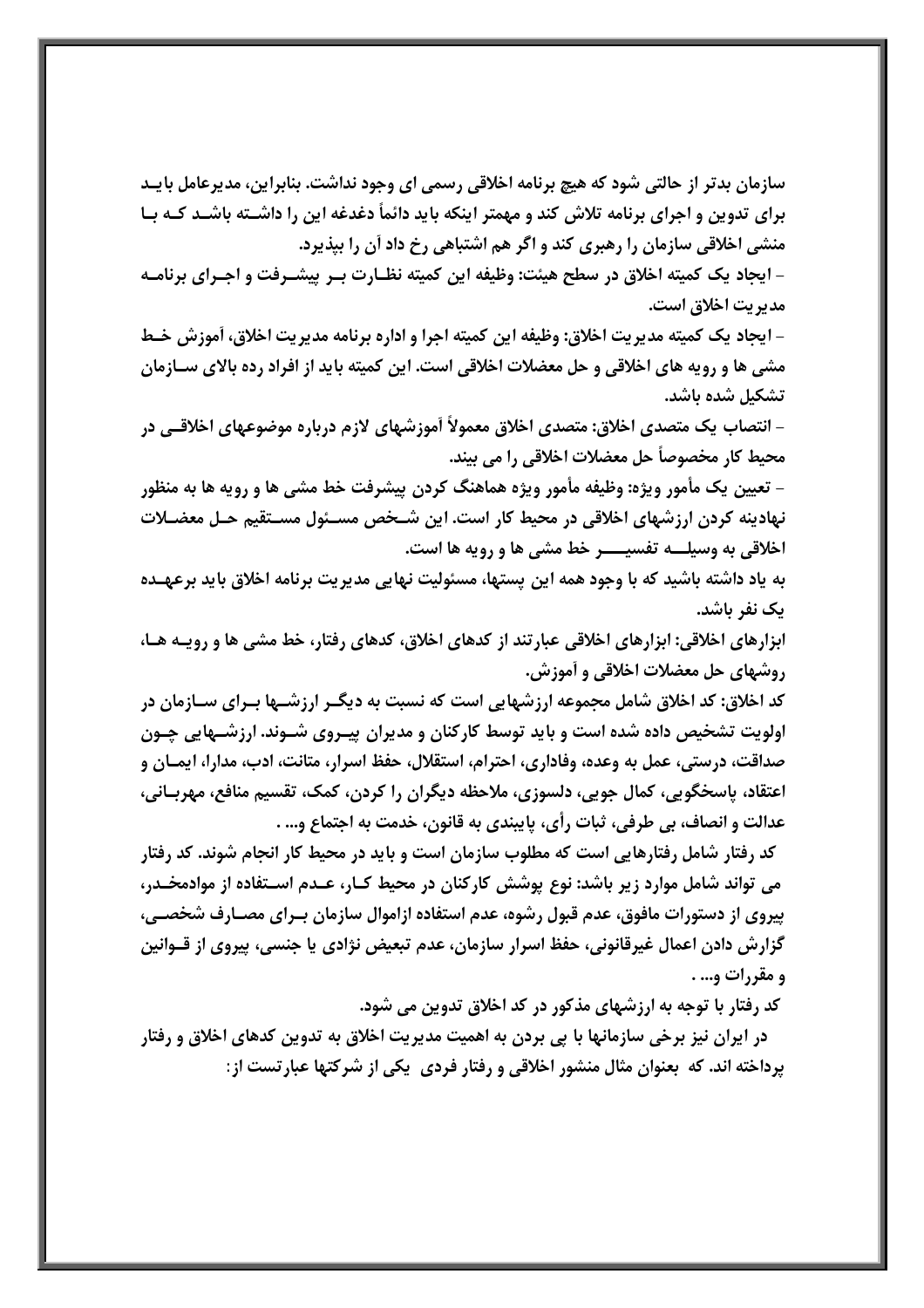# حل معضلات اخلاقي

اغلب موضوع اخلاق کار را حل معضلاتی می دانند که در آن یک راه حل به وضوح درست و بقیه نادرست هستند. به عنوان مثال در اغلب مطالعات موردی در زمینه اخلاق کار یکی از کارکنان با ایـن مسئله مواجه می شود که آیا دروغ بگوید یا نه؛ دزدی بکند یا نکند؛ در حق دیگران اجحاف کند یا نــه و مواردی از این قبیل. اما معضلات اخلاقی که مدیران با آن مواجه می شوند معمولاً بسیار پیچیده تر از اینهاست. برای بررسی معضلات اخلاقی روشهای مختلفی وجود دارد ازجمله: چک لیست اخلاقی،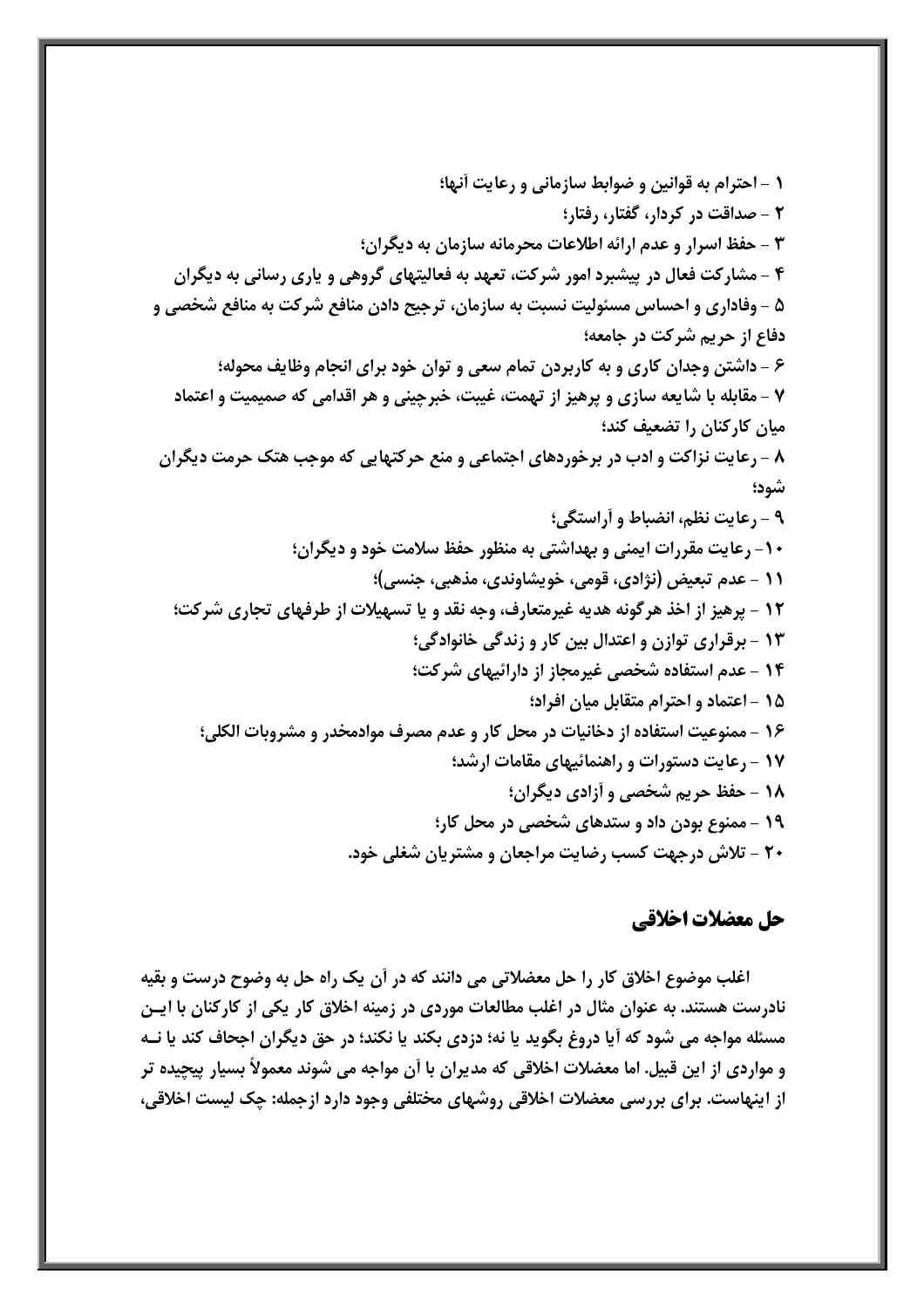روش ده مرحله ای و لیست سوالات کلیدی. توجه داشته باشید که قانون طلایی احتمالاً معمـولترین روش برای حل معضلات اخلاقی است. این قانون در اشکال مختلف در بسیاری از ادیان جهان وجود دار د.

#### ليست سوالات كليدى

LAURA ۱.NASH، ۱۲ سوال را برای کمک به مدیران در بررسی معضلات اخلاقی مطـــرح می کند: 1 - آیا مسئله را به درستی تعریف کرده اید؟ ٢ - اگر در جايگاه مقابل بوديد چگونه مسئله را تعريف مي كرديد؟ ۳ - در گام نخست چگونه این وضعیت به وجود آمد؟ ۴ - شما به عنوان یک شخص و یک عضو شرکت به چه کسانی و چه چیزهایی وفا دارید؟ ۵ – قصد شما از گرفتن این تصمیم چیست؟ ۶ - چگونه این قصد و نیت با نتایج احتمالی قابل مقایسه است؟ ۷ – از این تصمیم جه کسانی احتمال دارد متضرر شوند؟ ۸ - آیا می توانید قبل از تصمیم گیری، مسئله را با گروههایی که متاثر از این تصمیم هستند به بحث بگذار يد؟ ۹ - آیا مطمئن هستید که موقعیت شما مدتی طولانـــی به اندازه ای که الان ارزشمند به نظر می رسد ارزشمند باقی بماند؟ ۱۰ - آیا می توانید بدون دلهره تصمیم خود را برای رئیس، مدیرعامل، هیئت مدیره، خانواده و بالاخره جامعه خود بگوييد؟ 11 – پتانسیل سمبلیک کار شما، درصورتی که درست فهمیده شود، چیست؟ اگر بد فهمیده شود چطور؟ 1۲ - تحت چه شرایطی استثناهایی را در موضع خود خواهید پذیرفت؟

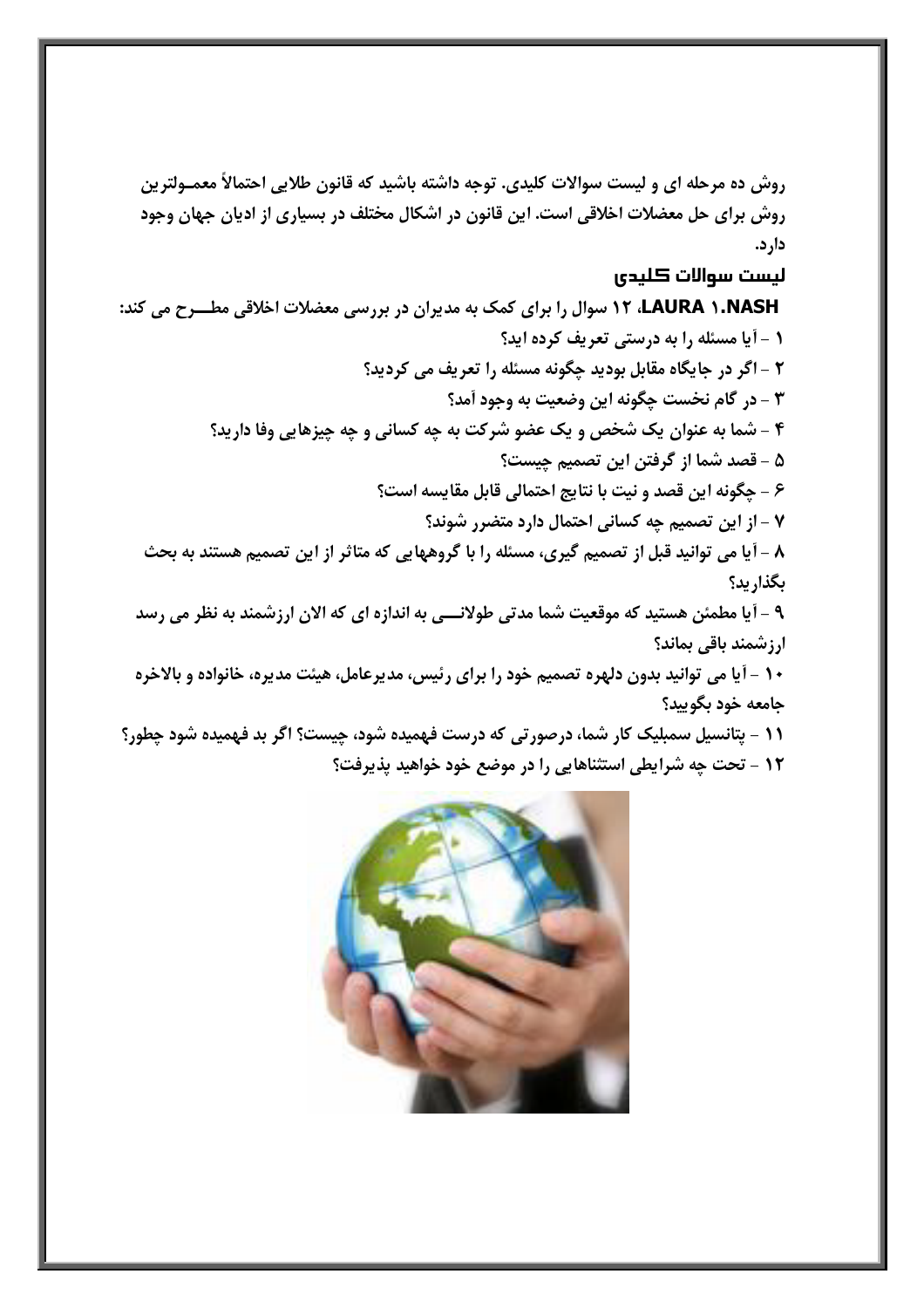#### هشت دستورالعمل

١ - به ياد داشته باشيد كه مديريت اخلاق يك فرايند است.

برنامه های اخلاق خروجیهایی چون کدها، خط مشی ها، رویه ها، خبرنامه ها و… دارند اما درعین حال مهمترین جنبه این برنامه ها فرایند تفکر و گفتگو است که به تدوین این خروجیها می انجامد.

**۲** – هدف نهایی برنامه های اخلاق این است که رفتارهای مشخص شده در کد رفتار در محیط کار انجام گیرد.

بنابراین، در کنار تدوین لیست ارزشهـــای اخلاقــی یـــا کـــــد اخلاق باید خط مشی ها، رویه ها و موزشهایی که ترجمان این ارزشها به رفتارهای مناسب باشد نیز ایجاد شود. ۳ - بهترین راه برای اداره کردن معضلات اخلاقی جلوگیری از وقوع آنها در گام نخست است. ۴ - بهتر است تصمیمات حوزه اخلاقیات را به صورت گروهی بگیرید تا احساس تعلق کارکنان نسبت به أن افزايش يابد. ۵ - مديريت اخلاق را با ديگر فعاليتهاي مديريتي ادغام كنيد.

۶ – هنگام تدوین و اجرای برنامه مدیریت اخلاق از تیم های میان وظیفه ای استفاده کنید.

۷ - برای گذشت و عفو ارزش قائل شوید.

۸ - تلاش برای عملکرد اخلاقی و درعین حال داشتن تعداد اندکی اشتباه بهتر است از تلاش نکردن در این جهت.

# آموزش

برنامه اخلاق ضرورتاً بی فایده خواهدبود مگر اینکه تمام کارکنان بدانند این برنامه چیست، کارکردش چگونه است و نقش أنها در این برنامه چیست. اگر سیستم صادقانه و بدون پرده پوشی اداره نشود ماهیت سیستم ممکن است موردشک و سوءظن قرار گیرد. به علاوه قانون کاری به این ندارد که خط مشی های مکتوب سازمان چقدر منصفانه و به روز است؛ قانون رفتار کارکنان را به عنوان خط مشی بالفعل سازمان تفسیر می کند. بنابراین، تمام کارکنان باید از